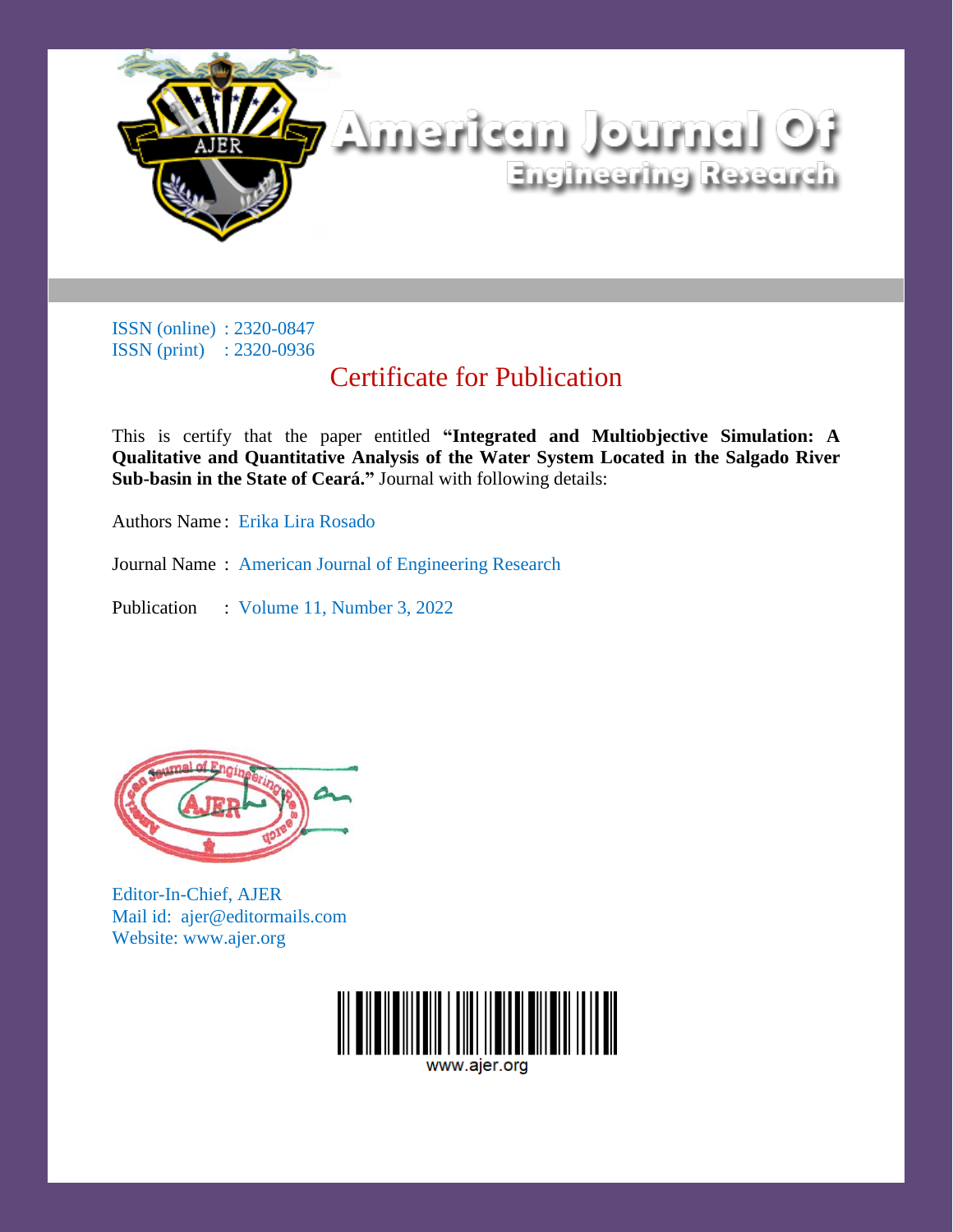

# Certificate for Publication

This is certify that the paper entitled **"Integrated and Multiobjective Simulation: A Qualitative and Quantitative Analysis of the Water System Located in the Salgado River Sub-basin in the State of Ceará."** Journal with following details:

Authors Name : Allan Sarmento Vieira

Journal Name : American Journal of Engineering Research

Publication : Volume 11, Number 3, 2022



Editor-In-Chief, AJER Mail id: ajer@editormails.com Website: www.ajer.org

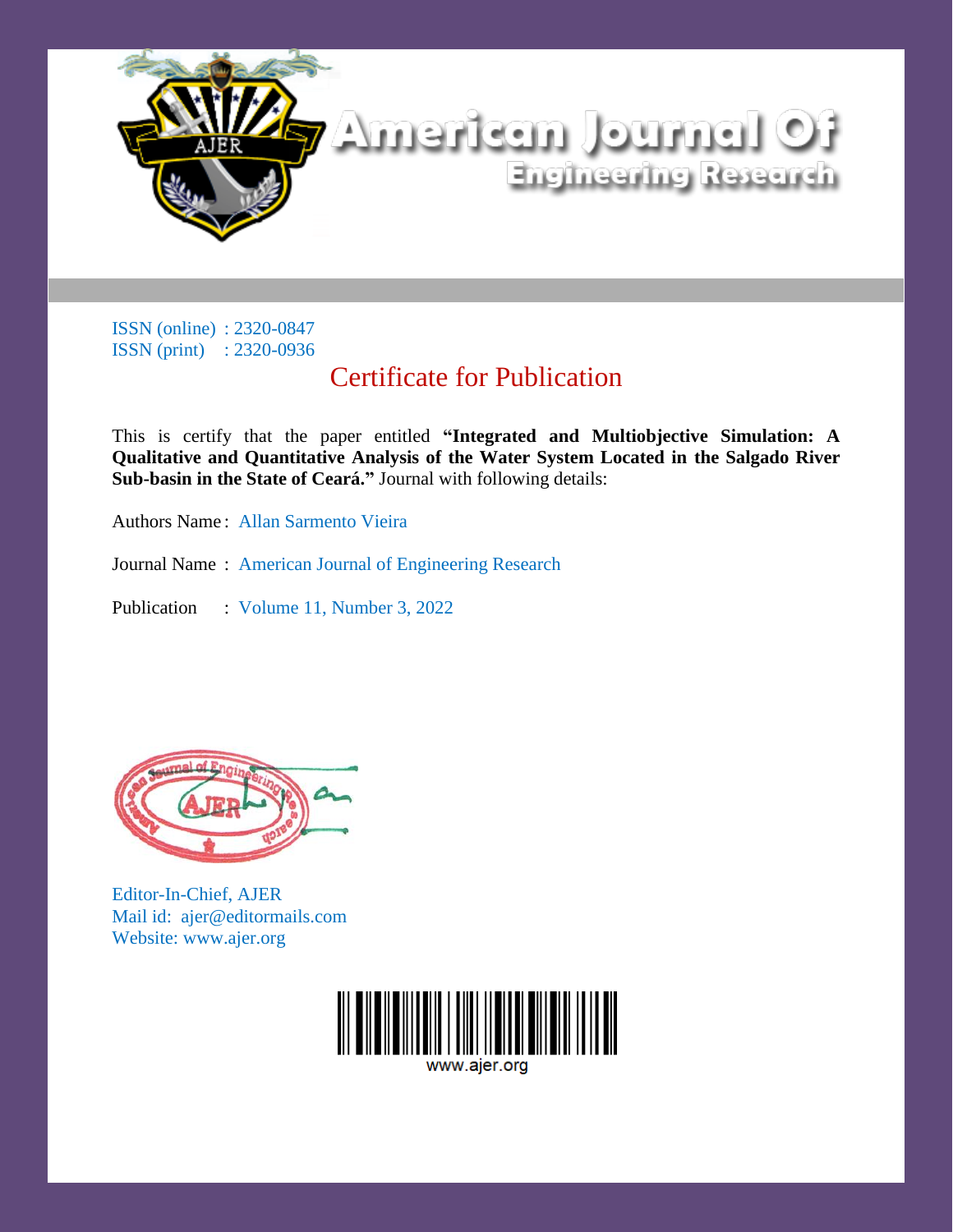

# Certificate for Publication

This is certify that the paper entitled **"Integrated and Multiobjective Simulation: A Qualitative and Quantitative Analysis of the Water System Located in the Salgado River Sub-basin in the State of Ceará."** Journal with following details:

Authors Name : Wilson Fadlo Curi

Journal Name : American Journal of Engineering Research

Publication : Volume 11, Number 3, 2022



Editor-In-Chief, AJER Mail id: ajer@editormails.com Website: www.ajer.org

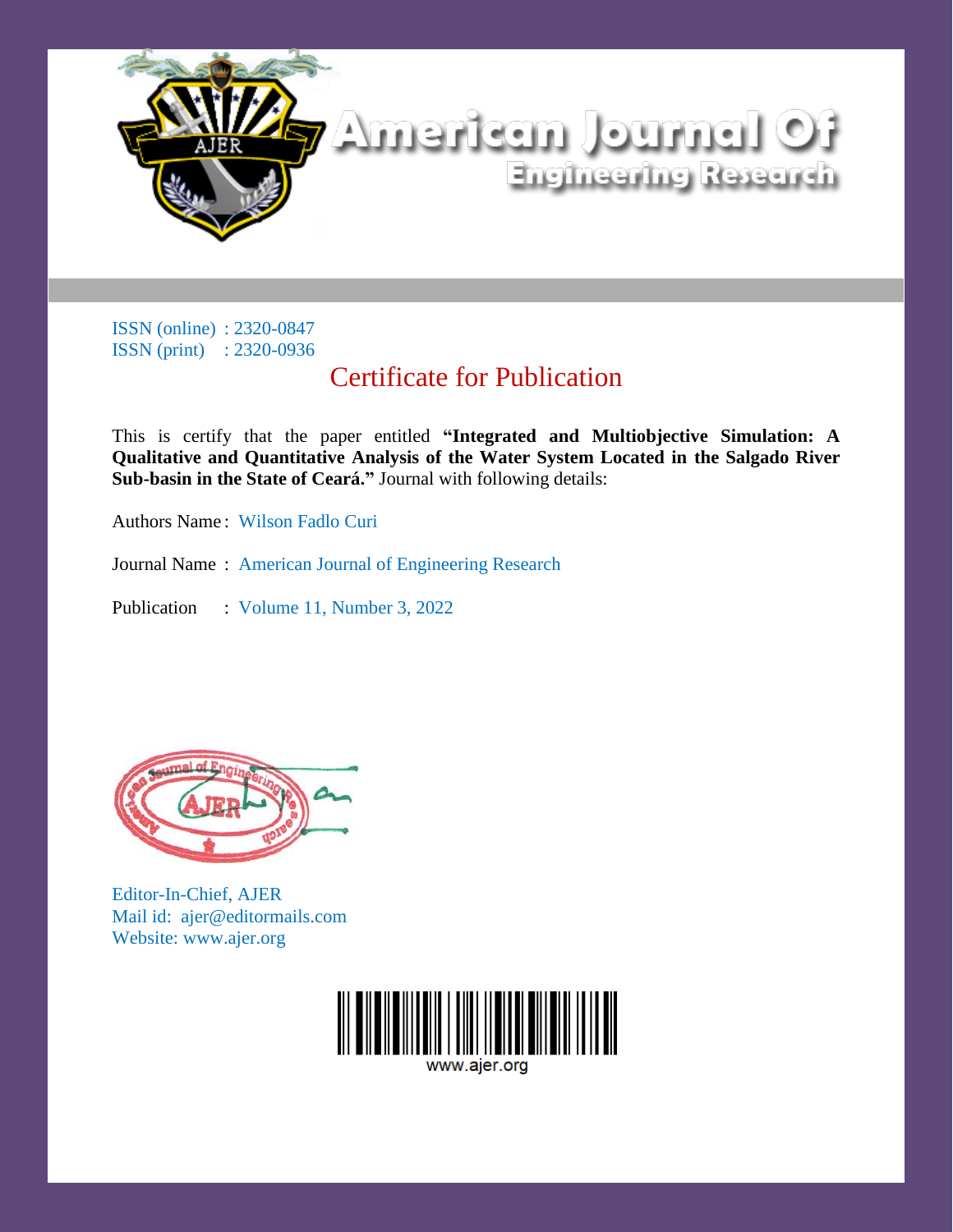

# Certificate for Publication

This is certify that the paper entitled **"Integrated and Multiobjective Simulation: A Qualitative and Quantitative Analysis of the Water System Located in the Salgado River Sub-basin in the State of Ceará."** Journal with following details:

Authors Name : Isabel Lausanne Fontgalland

Journal Name : American Journal of Engineering Research

Publication : Volume 11, Number 3, 2022



Editor-In-Chief, AJER Mail id: ajer@editormails.com Website: www.ajer.org

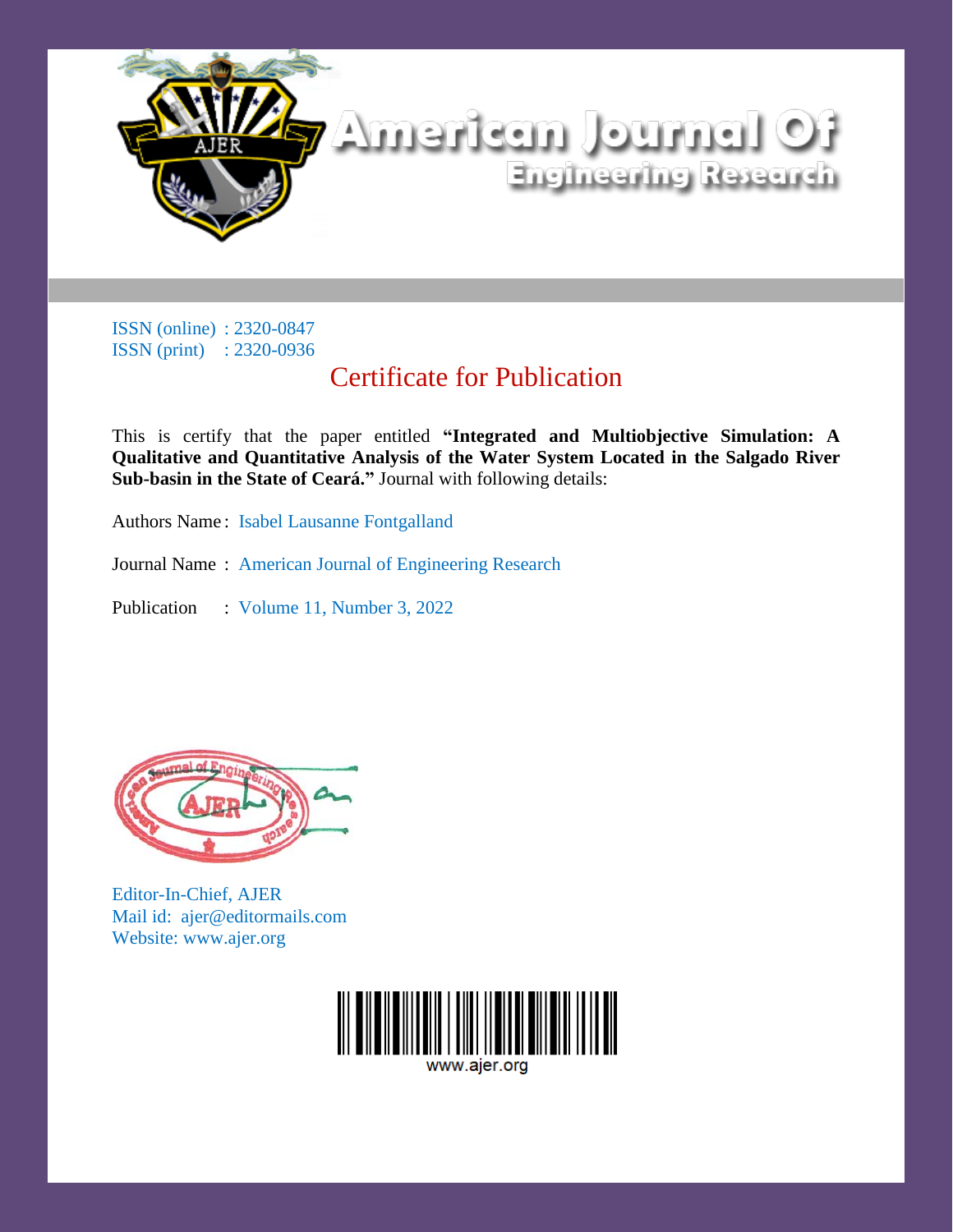

# Certificate for Publication

This is certify that the paper entitled **"Integrated and Multiobjective Simulation: A Qualitative and Quantitative Analysis of the Water System Located in the Salgado River Sub-basin in the State of Ceará."** Journal with following details:

Authors Name : Francisco Jácome Sarmento

Journal Name : American Journal of Engineering Research

Publication : Volume 11, Number 3, 2022



Editor-In-Chief, AJER Mail id: ajer@editormails.com Website: www.ajer.org